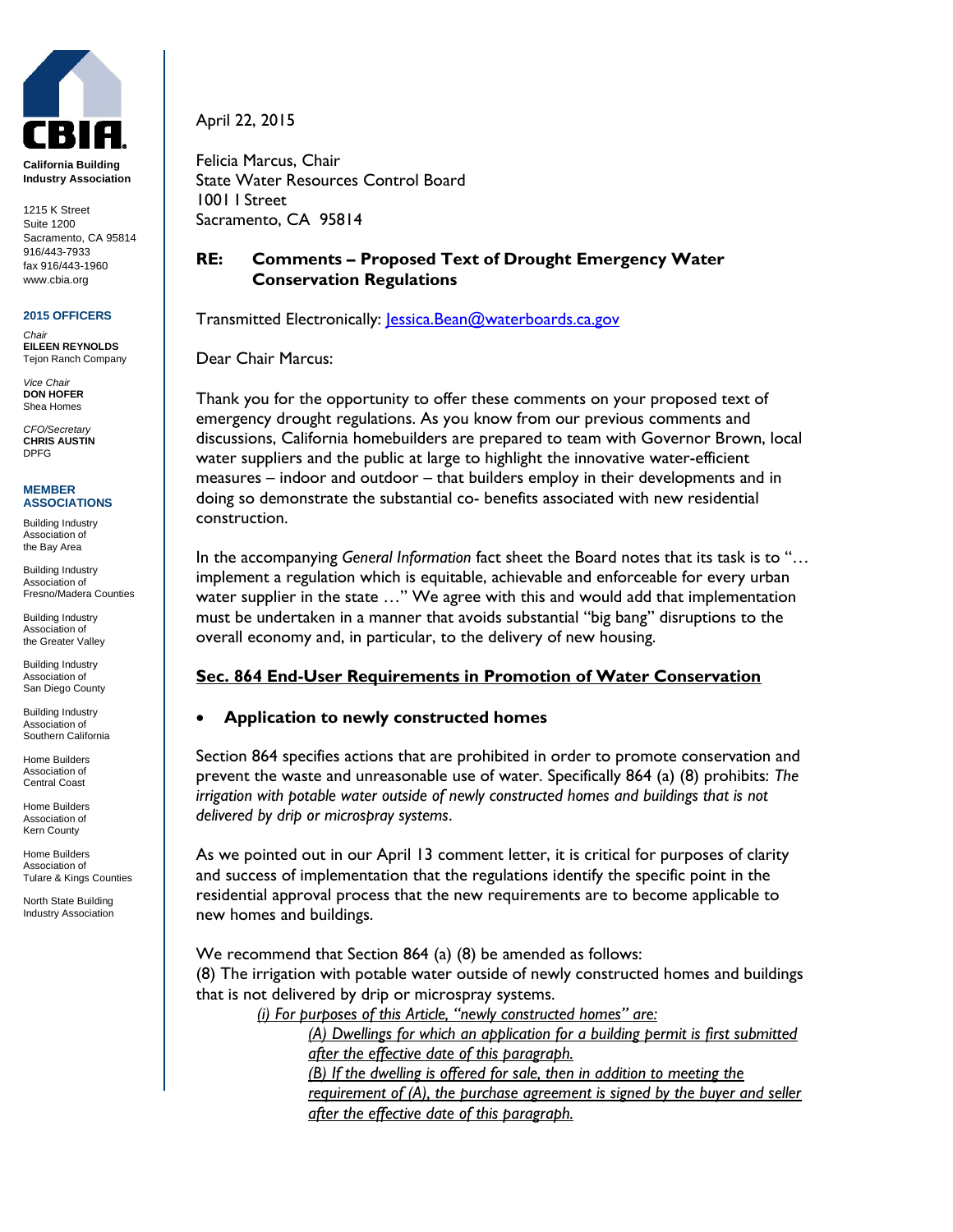*(ii) For purposes of this Article, "newly constructed buildings" are structures, other than newly constructed homes, for which an application for a building permit is first submitted after the effective date of this paragraph.*

### **Application to commercial, industrial & institutional properties**

Section 864 ( c ) identifies conservation standards for commercial, industrial and institutional (CII) properties not served by an urban water supplier. CII properties must either limit outdoor irrigation to two days a week or achieve a 25% reduction in potable water usage from the 2013 baseline. As we read this language we are concerned that by invoking Water Code Section  $350<sup>1</sup>$  the impression is created that by "... meeting the requirements of section 350 … "this affirmatively positions a water emergency declaration as a prerequisite to applying the CII conservation standards. An emergency declaration should not be relevant to the application of water restrictions in the CII category. This issue can be resolved by amending section 864 ( c ) as follows:

*( c ) Immediately upon this subdivision taking effect, all commercial, industrial and institutional properties not served by a water supplier meeting the requirements of that is neither an urban water supplier as defined in Water Code section 10617 or nor a distributor of a public water supply whether publically or privately owned, and including a mutual water company section 350 shall either:*

- *(1) Limit outdoor irrigation of ornamental landscapes or turf with potable water to no more than two days per week; or*
- *(2) Reduce potable water usage by 25 percent for the months of June 2015 through February 2016 as compared to the amount used for the same months in 2013.*

# **Sec. 865 (f) (2) Mandatory actions for distributors not urban water suppliers**

Proposed regulation 865 (f) (2) requires non-urban water suppliers to submit a report to the Board to include total potable water production or confirmation that the distributor limited outdoor irrigation to persons it serves to no more than two days per week.

The regulation contains the following language that is of concern to us: "Each distributor of a public water supply, as defined in Water code section 350 …"

As we read Water Code section 350 it does not define *distributor of a public water supply* rather it merely references it as follows: *distributor of a public water supply, whether publically or privately owned and including a mutual water company.*

We recommend that section 865 (f) (2) be amended as follows:

 $\overline{a}$ 

*(2) Each distributor of a public water supply, whether publically or privately owned and including a mutual water company as defined in Water Code section 350, that is not an* 

<sup>1</sup> 350. The governing body of a distributor of a public water supply, whether publicly or privately owned and including a mutual water company, may declare a water shortage emergency condition to prevail within the area served by such distributor whenever it finds and determines that the ordinary demands and requirements of water consumers cannot be satisfied without depleting the water supply of the distributor to the extent that there would be insufficient water for human consumption, sanitation, and fire protection.